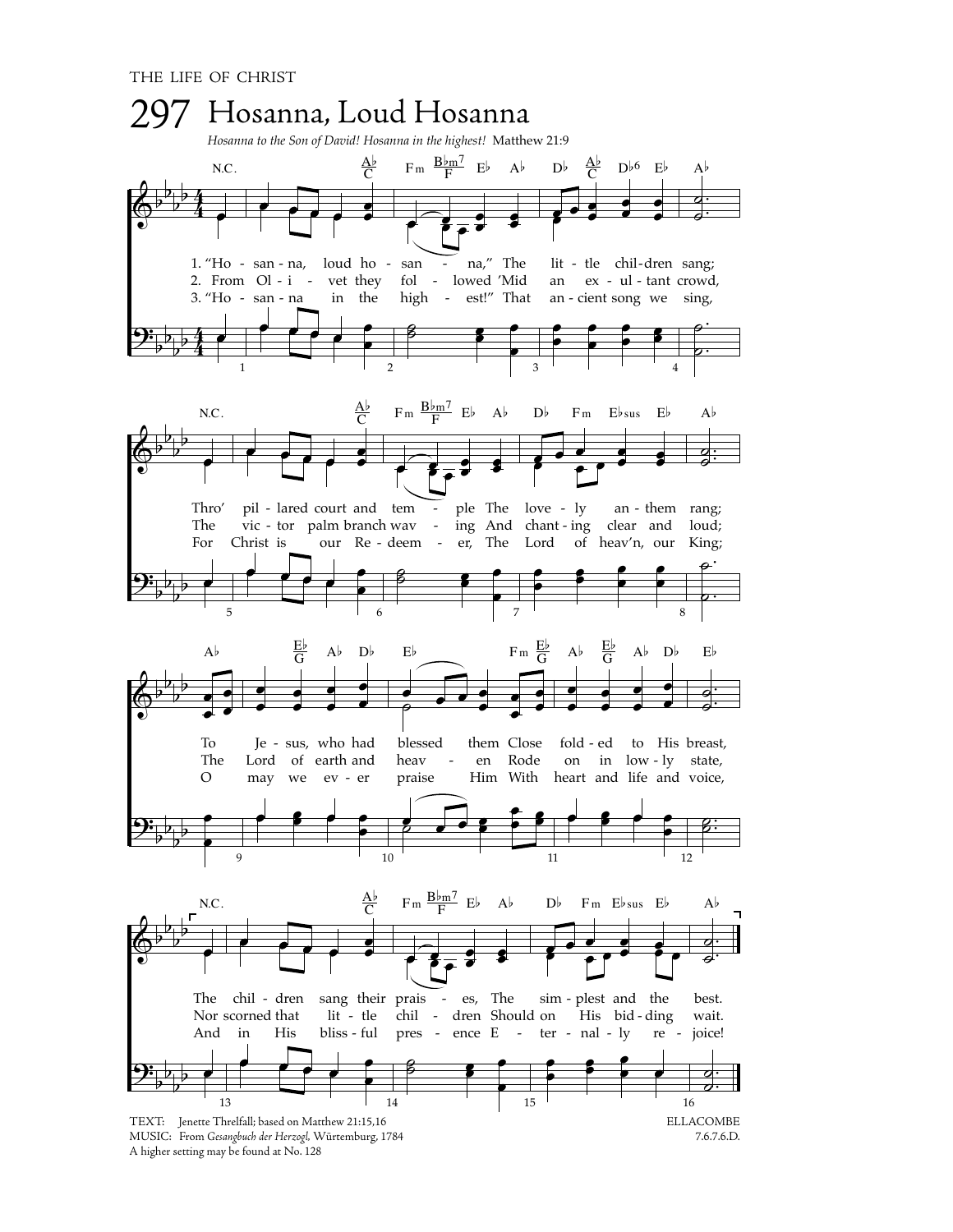

TEXT: J. Wilbur Chapman **ONE DAY** MUSIC: Charles H. Marsh 11.10.11.10 with Refrain Optional choral ending @ Copyright 1997 by Integrity's Hosanna! Music and Word Music (a div. of WORD MUSIC). All rights reserved. Used by permission.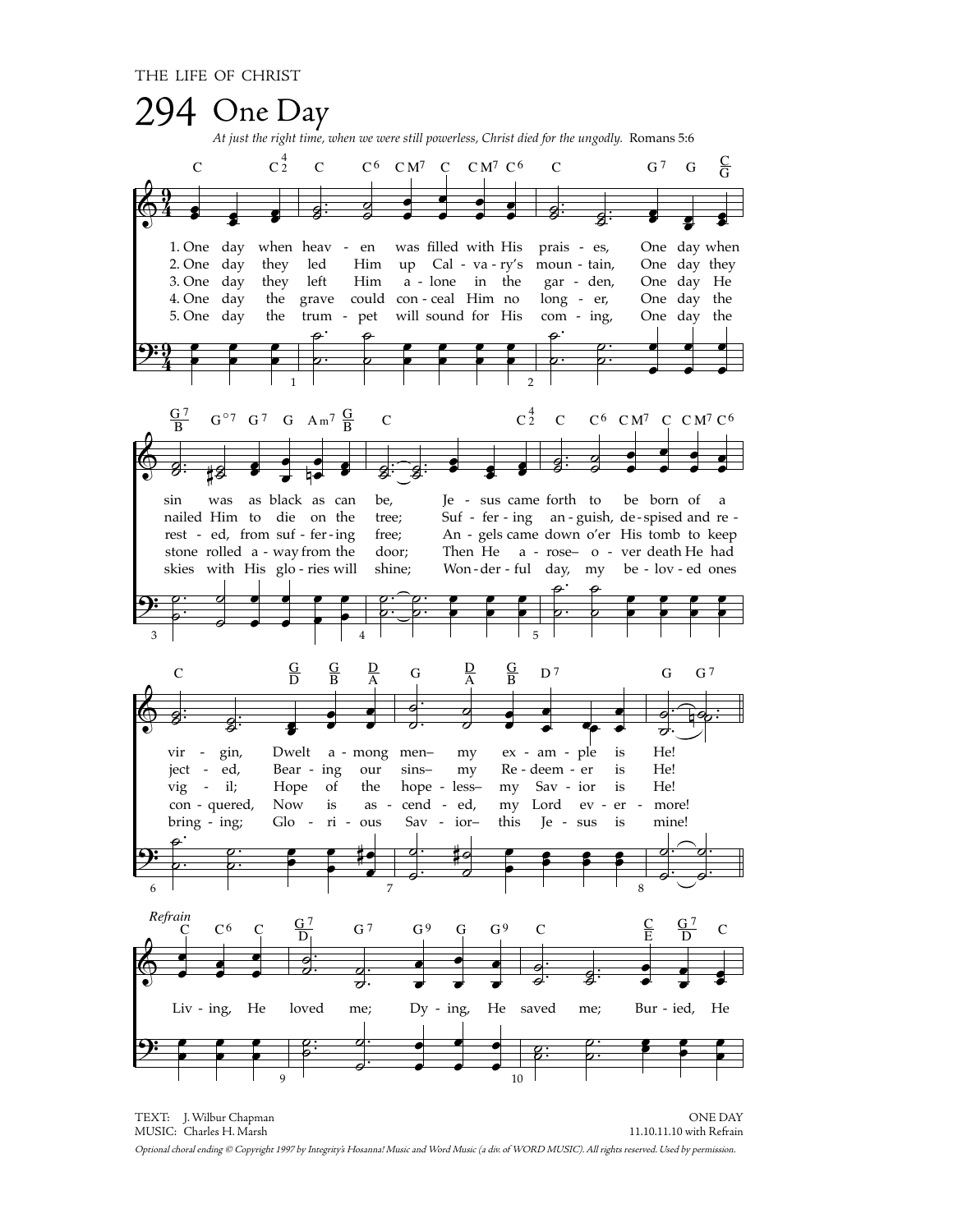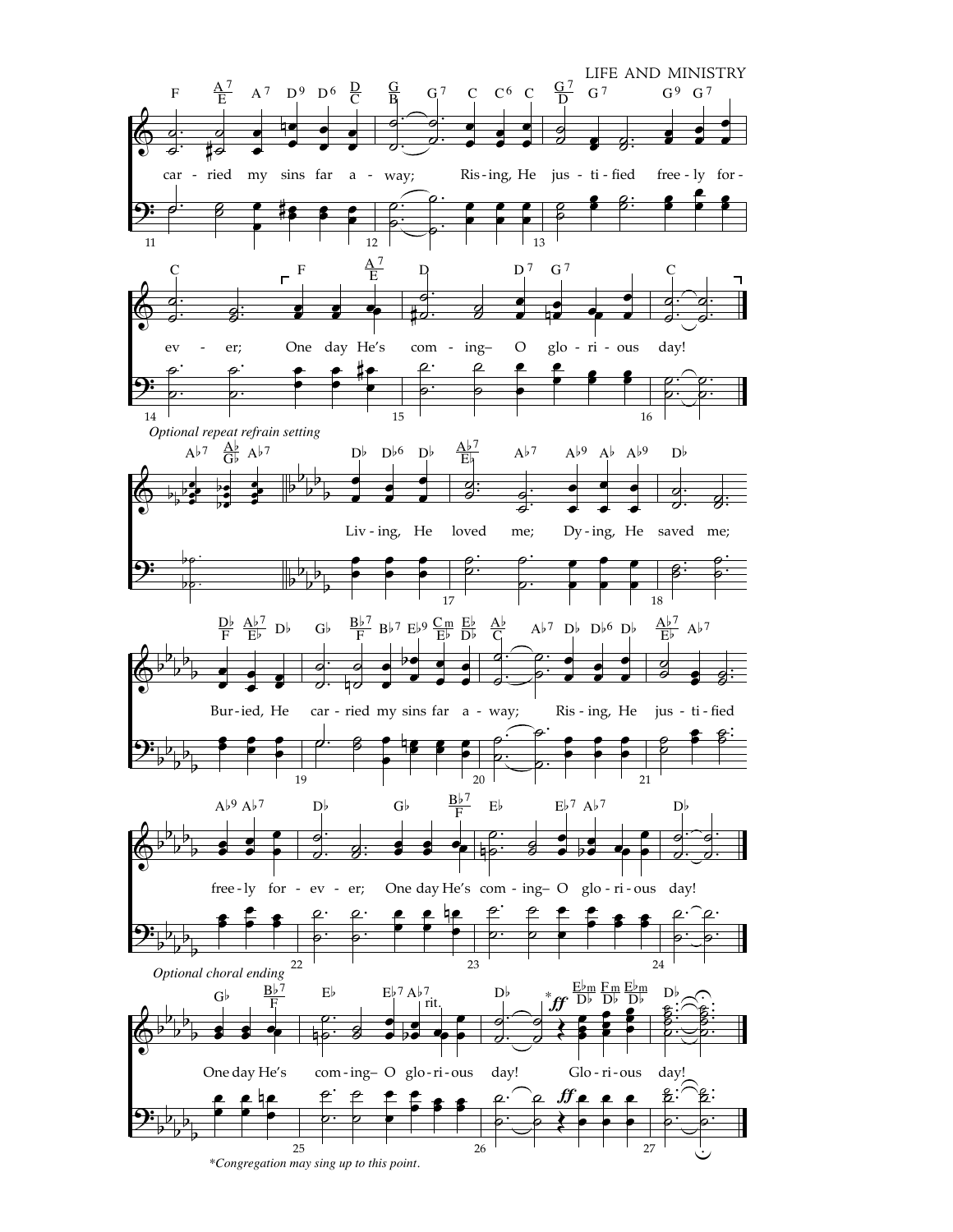

*Optional segue to"Spirit of God, Descend upon My Heart." No transition is necessary.* MUSIC: Daniel Iverson Irregular meter

© Copyright 1994 by Birdwing Music. All rights reserved. Used by permission. TEXT: Daniel Iverson, stanza 1; Lowell Alexander, stanzas 2, 3 IVERSON

BY HIS SPIRIT - A Worship Sequence

Compilation © Copyright 1997 by Integrity's Hosanna! Music and Word Music (a div. of WORD MUSIC).All rights reserved. Used by permission.